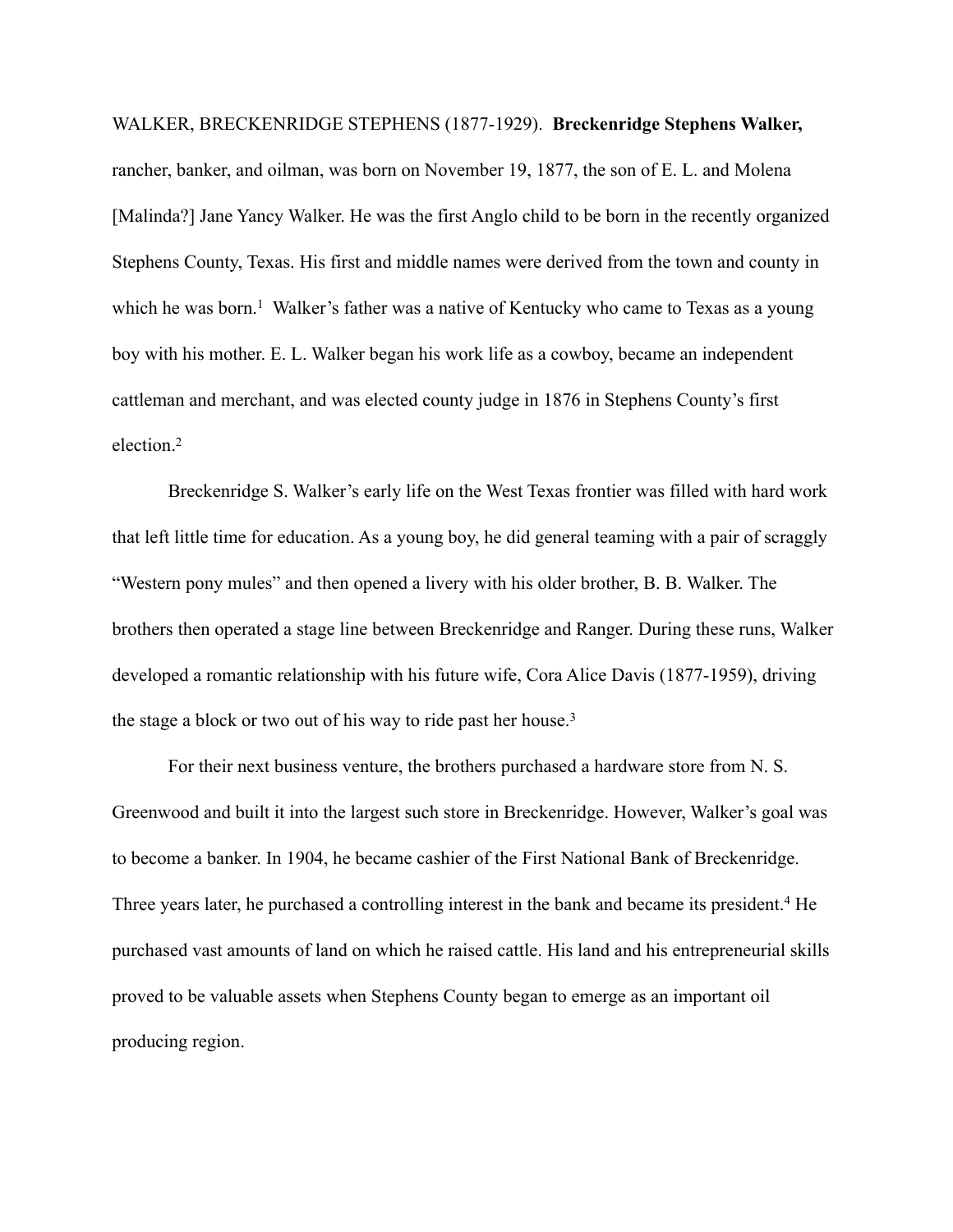In late 1916, Walker, along with T. B. Yarbrough of Fort Worth and Joe J. Perkins of Wichita Falls, incorporated the Stephens County Oil Company of Fort Worth.<sup>5</sup> By 1917, Walker had sold his cattle in order to devote his energy to the oilfields. "Although the cattle are flourishing," he said, "conditions are splendid for their growth, oil looks mighty good to me."<sup>6</sup> That same year, he formed the Walker-Caldwell Oil Company with Judge Clifton Mott Caldwell, also of Breckenridge. With the success of this company and other oil interests, Walker and Caldwell became very wealthy men. They built Breckenridge's first water system, established a daily newspaper, and were instrumental in the construction of several modern commercial buildings and churches in the community.7

L

 Breckenridge remained a small town of approximately 1,500 residents when the Chaney No. 1 came in as a large producer on February 4, 1920. Within a year there were 300 derricks within the city limits, and the population had risen to  $15,000$ .<sup>8</sup> Walker was among the oilmen who benefited from this boom. In October 1920, the *Western Oil Derrick* reported that Walker was part of a very large oil deal in which he paid the Bass Petroleum Company \$1.5 million for a forty-acre lease in the Stephens County district. The newspaper reported that the lease had a well that was producing approximately  $5,000$  barrels a day.<sup>9</sup> As a result of such spectacular oil production, Breckenridge soon had two daily newspapers, eighty-nine oil companies, and was served by three railroads.<sup>10</sup> Walker received much of the credit for bringing the railroad lines to the city.<sup>11</sup> In 1920, Walker also constructed a new building for his bank.<sup>12</sup>

 During the oil frenzy in Stephens County, the new town of Breckwalker, located nine miles south of Breckenridge, opened to lot seekers on May 10, 1920. One newspaper stated "The new town was laid out by Jake L. Hamon and Frank Kell" with the advice of "Breckenridge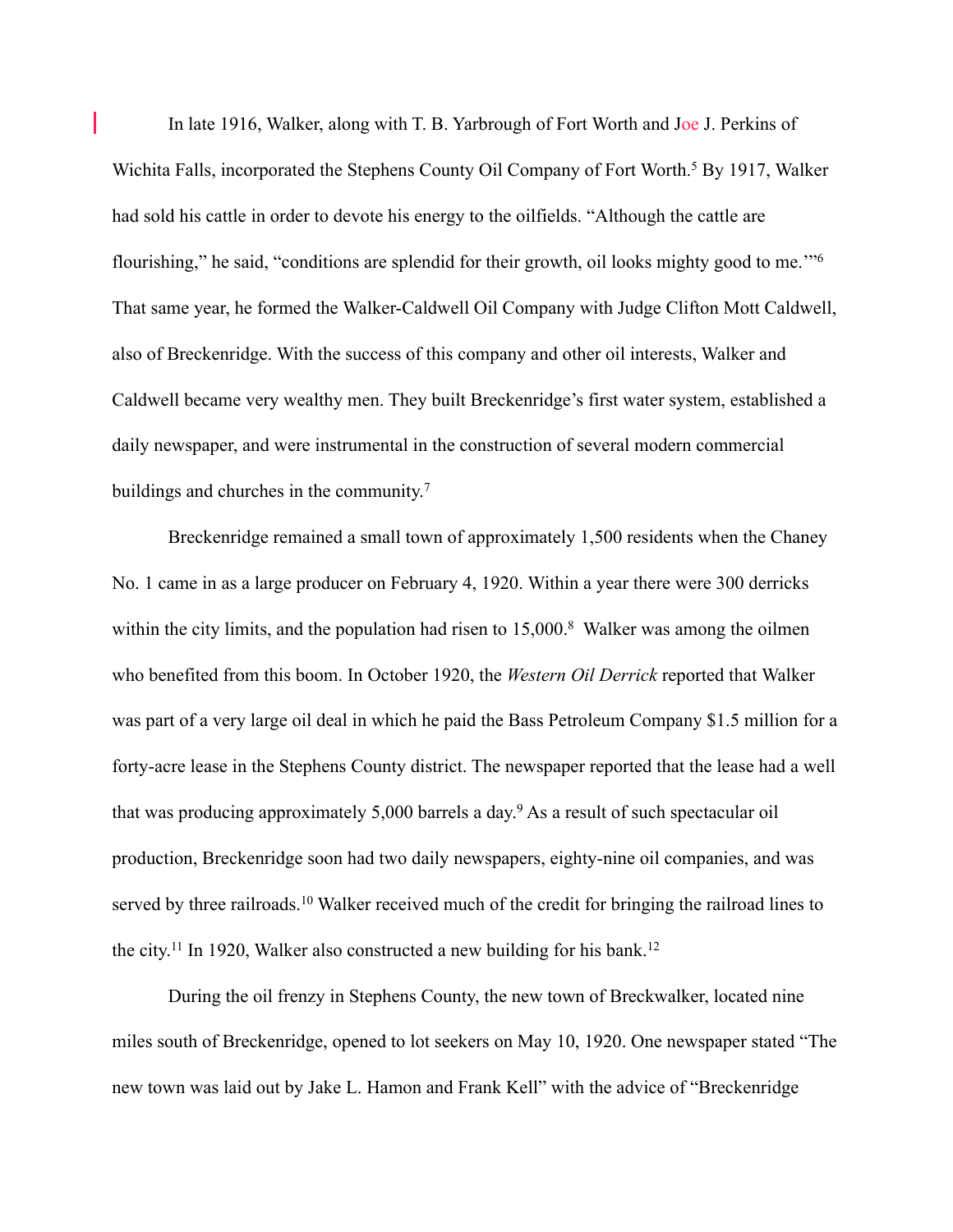Stephens Walker, a self-made Stephens County millionaire, for whom it is named, as the most available place in that section for a good oil fields town."<sup>13</sup> An advertisement appearing May 7 in the *Dublin Progress and Telephone* stated that Walker owned most of the surrounding territory.14 The promoters envisioned that the town would become a supply center for the surrounding oilfields.<sup>15</sup> The Eastland, Wichita Falls, and Gulf Railroad, of which Walker was a founding board member, reached the settlement by November 1920.<sup>16</sup> Unfortunately, after oil production in the area declined later in the decade, the town of Breckwalker disappeared.

 However, while the field was still in play, Walker's interests in oil and business grew. Regarding his success as an oilman, *Petroleum Magazine* stated in 1921, "Of the many men in this industry who are [hailed] far and wide few are better known than Breckenridge Stephens Walker of Breckenridge, Texas. His income is said to be  $$1,000,000$  a month." <sup>17</sup> At the time of his death in 1929, he was president of the First National Bank of Breckenridge, the Moran National Bank in Moran, and First National Bank of Fort Worth (which the First National Bank of Breckenridge acquired in 1920). Other banks boards on which he served included the First National Bank of Ranger, the Security State Bank of Mineral Wells, and the American Exchange National Bank (later the First National Bank) of Dallas.<sup>18</sup> He returned to raising livestock with the acquisition of ranches, including the 18,000-acre Goodwin Ranch in Shackelford County which he purchased in 1925. By 1929, he was the largest holder of royalties in Stephens County, and his estate was valued at \$3,000,000 (the equivalent of approximately \$41.7 million in  $2015$ ).<sup>19</sup>

 Breck Walker and Cora Alice Davis were married on March 13, 1897. The couple had three daughters; Gladys, Pansy, and Joe Alice. Their first permanent home in Breckenridge was a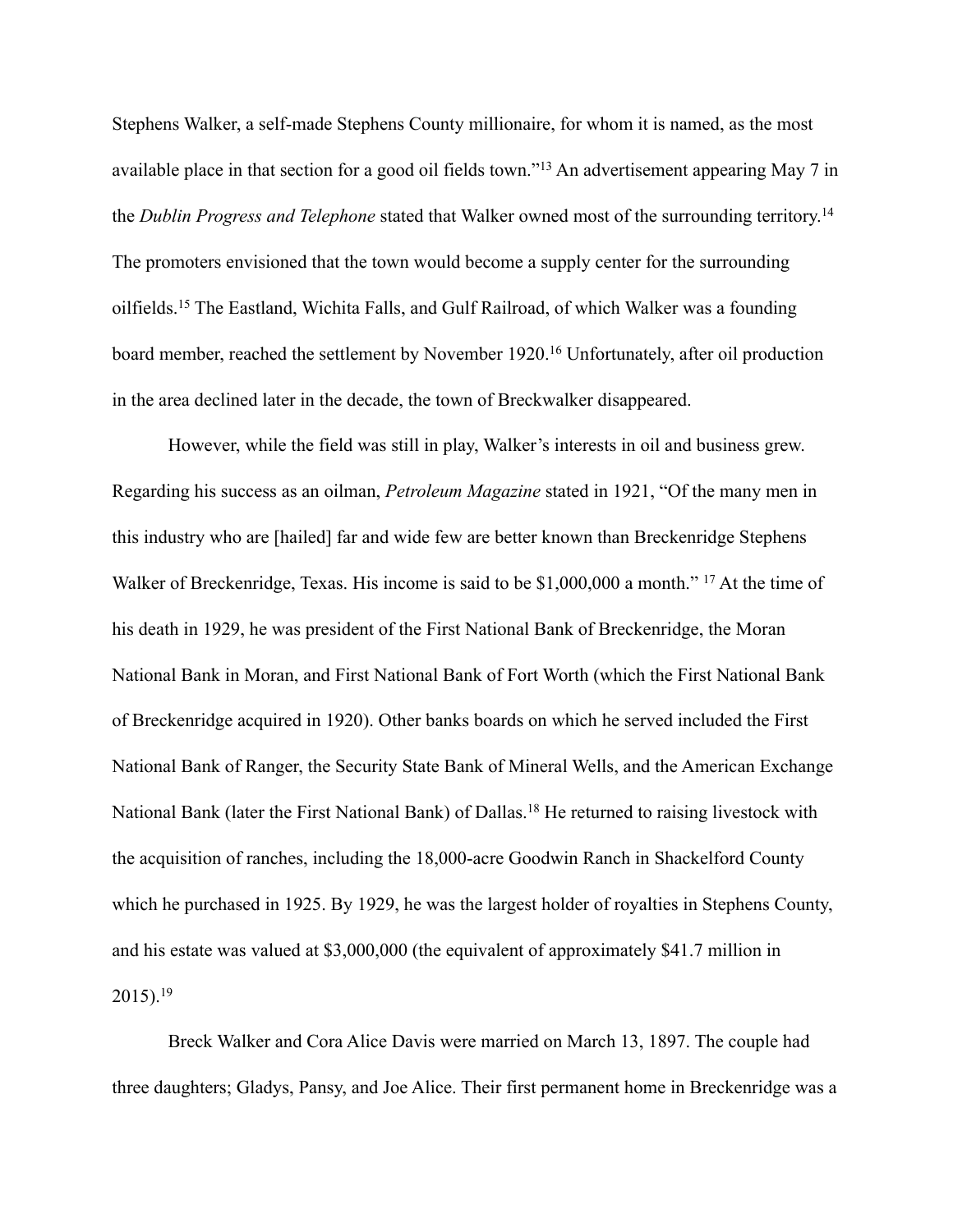small cottage where they lived for many years. In 1919, Walker purchased a home at 1433 Pennsylvania Avenue in Fort Worth's Quality Hill neighborhood, so that his daughters could take advantage of educational opportunities at Texas Christian University and other schools in the city. However, the couple continued to maintain a home in Breckenridge which Walker considered his primary residence.20

Walker and his wife remained devoted to Breckenridge even as they maintained a residence in Fort Worth. Perhaps the best expression of Walker's loyalty to Breckenridge and its citizens' loyalty to him occurred in 1925. That year, the mayor resigned his office to accept a judicial appointment. Fifteen hundred residents petitioned the City Commission to appoint Walker to fill the unexpired term. The Commissioners sent a letter to his Fort Worth address offering him the office. In his letter of acceptance, Walker stated that he had initially considered declining the offer due to his many business and personal obligations and his misgivings about assuming an office without having been elected by the people. Yet, he concluded that Breckenridge "is my home and I expect it to be as long as I live. I therefore will undertake the responsibilities of this honored place . . . and I sincerely trust that I may be able to prove in every way worthy." He remained mayor until the spring of 1928 when failing health forced him to leave office.<sup>21</sup>

 Breckenridge S. Walker died at his home in Fort Worth on January 16, 1929 at the age of 51 following the onset of pneumonia a few days after he suffered a stroke. He was laid to rest in Greenwood Cemetery in Fort Worth. His passing was deeply mourned in Fort Worth and his home city of Breckenridge. Among the numerous tributes following his death was an editorial published in the *Fort Worth Star-Telegram*. It recalled his rise from a businessman of humble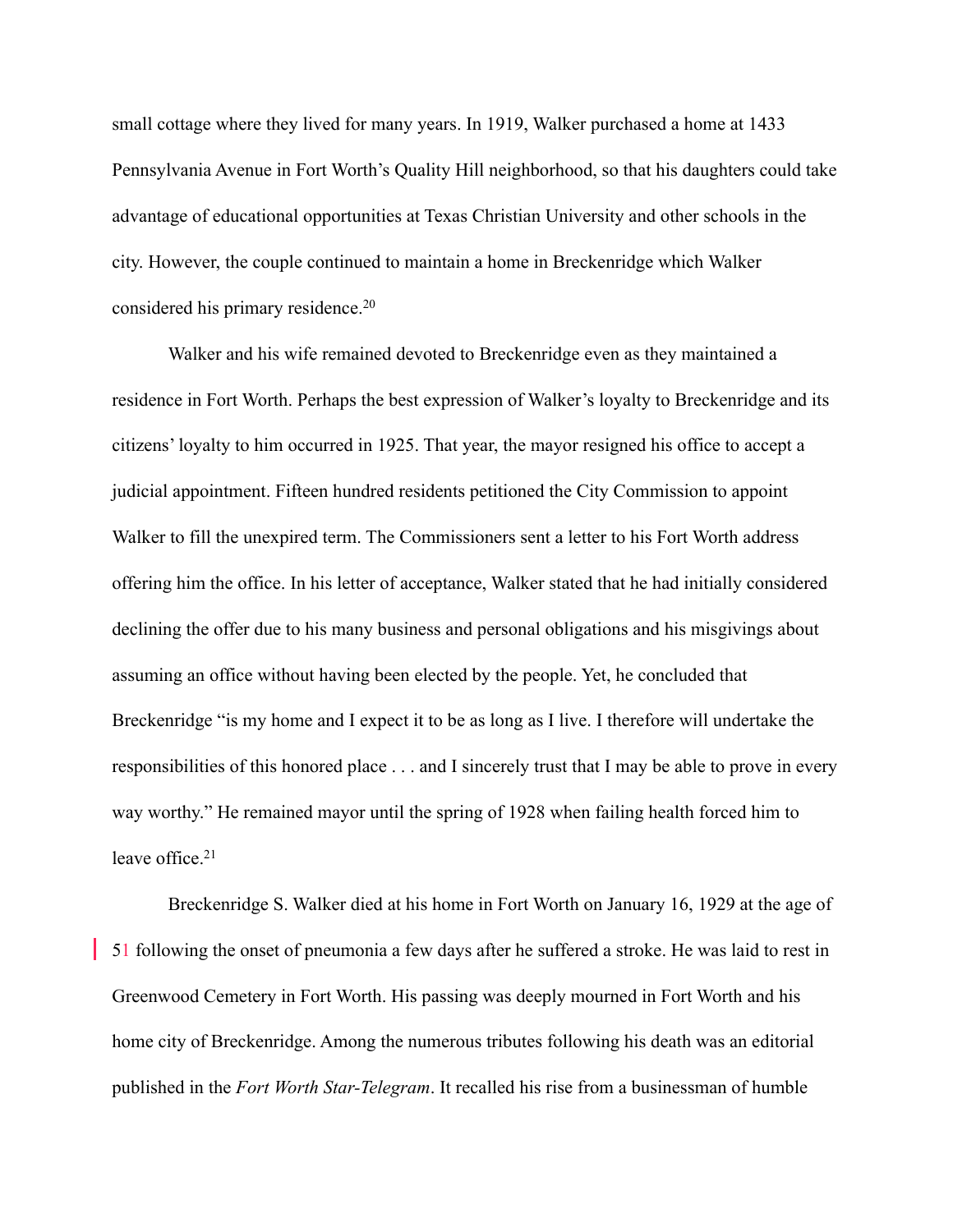means to a self-made millionaire who used his wealth to the benefit of his beloved Breckenridge and for Fort Worth. It concluded that Breckenridge Stephens Walker was "A worthy citizen, a builder of great ability, an administrator of acumen and enterprise, an exemplary exponent to public and private of the virtues of honesty, loyalty and kindliness" who "made his mark upon his time."22

BIBLIOGRAPHY: "Breckenridge Stephens Walker," in B. B. Paddock, ed., *Fort Worth and the Texas Northwest Edition*, Volume 4 (The Lewis Publishing Company, Chicago, 1922), 633-34. *Dallas Morning News*, January 17, 1929; *Fort Worth Star-Telegram*, January 25, 1929.

## Susan Allen Kline

<sup>1</sup> "Breckenridge Stephens Walker," in B. B. Paddock, ed., *Fort Worth and the Texas Northwest Edition*, Volume 4 (The Lewis Publishing Company, Chicago, 1922), 633-34. Sources vary on the spelling of Walker's mother's name. This narrative uses the spelling given on her death certificate. See "Texas, Death Index, 1903-2000," index, *FamilySearch* (https://familysearch.org/ [ark:/61903/1:1VZDB-3D8: accessed May 31, 2015\), Molena Walker, 25 Dec 1903; from "Texas](https://familysearch.org/ark:/61903/1:1VZDB-3D8)  Death Index, 1903-2000." Database, *Ancestry* [\(http://www.ancestry.com](http://www.ancestry.com) :2006); citing certificate number 52417, Stephens, Texas, Texas Department of Health, State Vital Statistics Unit, Austin.

<sup>2</sup> "Breckenridge Stephens Walker," 634. Election Registers from the Texas State Archives confirm E. L. Walker's election to county judge in 1876.

<sup>3</sup> "Breck S. Walker—As Seen in 1921," unidentified newspaper article in the collections of the Stephens County Museum. The original version of this article appeared in the *Cooper-Henderson Oil Digest* in 1921.

 "Breck S. Walker—As Seen in 1921"; "Breckenridge Stephens Walker," 634; *Dallas Morning* <sup>4</sup> *News*, January 17, 1929.

<sup>5</sup> Fort Worth Star-Telegram, December 14, 1916.

<sup>6</sup> Fort Worth Star-Telegram, March 12, 1917.

L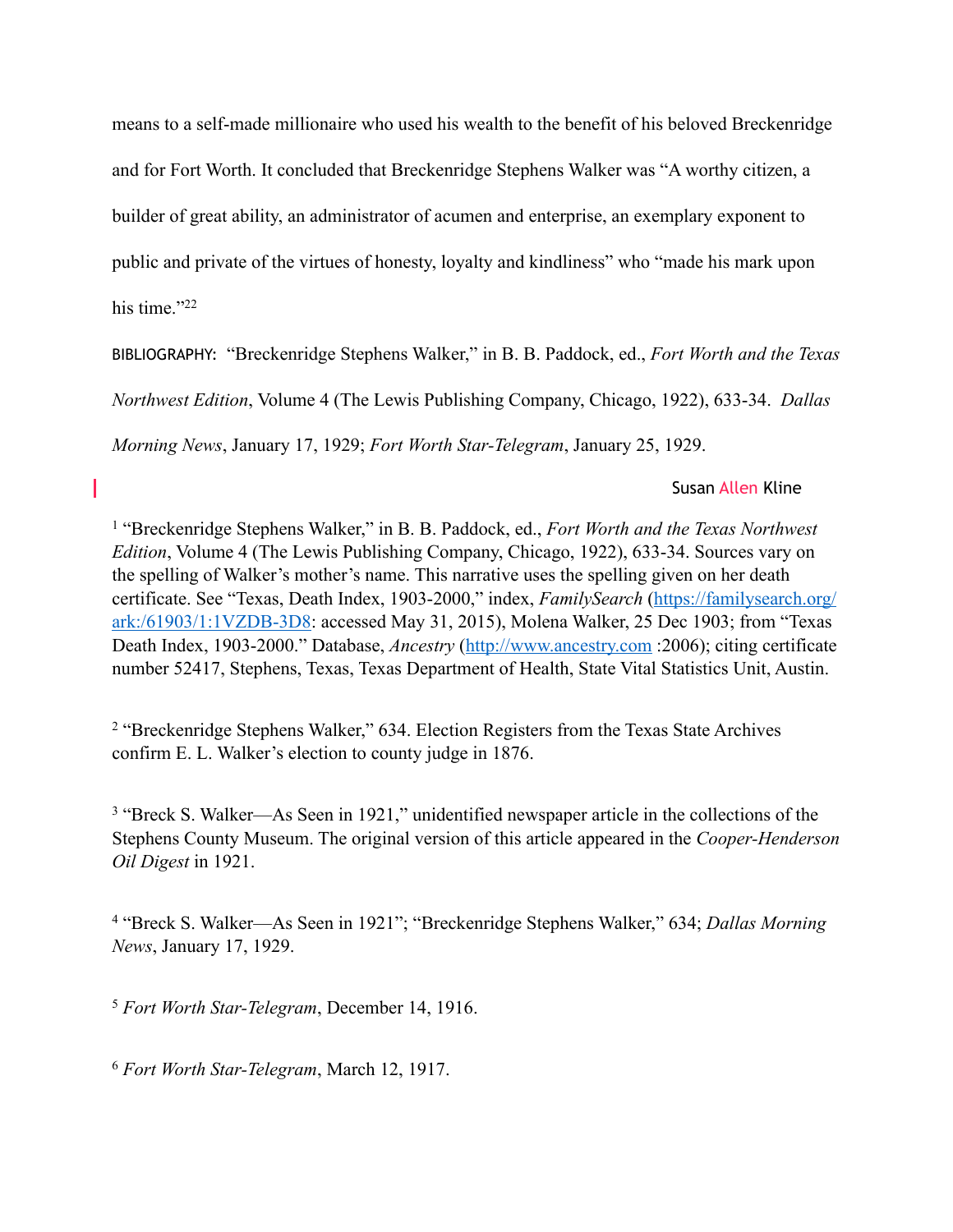*Fort Worth Star-Telegram*, August 8, 1959. <sup>7</sup>

 Breckenridge S. Walker, "History and Progress of Breckenridge," in *The Encyclopedia of* <sup>8</sup> *Texas,* Ellis Arthur Davis and Edwin H. Grobe, editors [1921-1922], 77 (https:// [texashistory.unt.edu/ark:/67531/metapth21069/: accessed February 5, 2015\), Un](https://texashistory.unt.edu/ark:/67531/metapth21069/)iversity of North Texas Libraries, The Portal to Texas History, [http://texashistory.unt.edu;](http://texashistory.unt.edu) crediting UNT Libraries, Denton, Texas.

<sup>9</sup> Western Oil Derrick (Oklahoma City, Oklahoma), October 2, 1920. The Gateway to Oklahoma History ([http://gateway.okhistory.org/ark:/67531/metadc152294/.](http://gateway.okhistory.org/ark:/67531/metadc152294/) Accessed May 17, 2015.

<sup>10</sup> John Leffler, "Stephens County," *Handbook of Texas Online*, (http://www.tshaonline.org/ [handbook/online/articles/hcs14\), accessed May 15, 2015. Uploaded on June 15, 2010. Publi](http://www.tshaonline.org/handbook/online/articles/hcs14)shed by the Texas State Historical Association.

<sup>11</sup> Dallas Morning News, January 17, 1929.

<sup>12</sup> The building, located at 116 W. Walker in Breckenridge, was designated a Recorded Texas Historic Landmark in 1984 and served as the headquarters of the bank until 1972. See "First [National Bank Building, Old," Marker Number 1784, \(http://atlas/thc.state.tx.us/viewform.asp?](http://atlas/thc.state.tx.us/viewform.asp?atlas_num=5429001784&site_name=First%2520National%2520Bank%2520Building%252C%2520Old&class=5000) atlas\_num=5429001784&site\_name=First%20National%20Bank%20Building%2C %20Old&class=5000), accessed July 12, 2015.

<sup>13</sup> Fort Worth Star-Telegram, April 25, 1920. Jake L. Hamon was a promoter from Ardmore, Oklahoma and Frank Kell was a prominent miller and oilman from Wichita Falls.

<sup>14</sup> The Dublin Progress and Telephone (Dublin, Texas), May 7, 1920.

<sup>15</sup> Fort Worth Star-Telegram, May 7, 1920.

<sup>16</sup> H. Allen Anderson, "Eastland, Wichita Falls and Gulf Railroad," *Handbook of Texas Online*, ([http://www.tshaonline.org/handbook/online/articles/ege05\)](http://www.tshaonline.org/handbook/online/articles/ege05), accessed May 26, 2015. Uploaded on June 12, 2010. Published by the Texas State Historical Association.